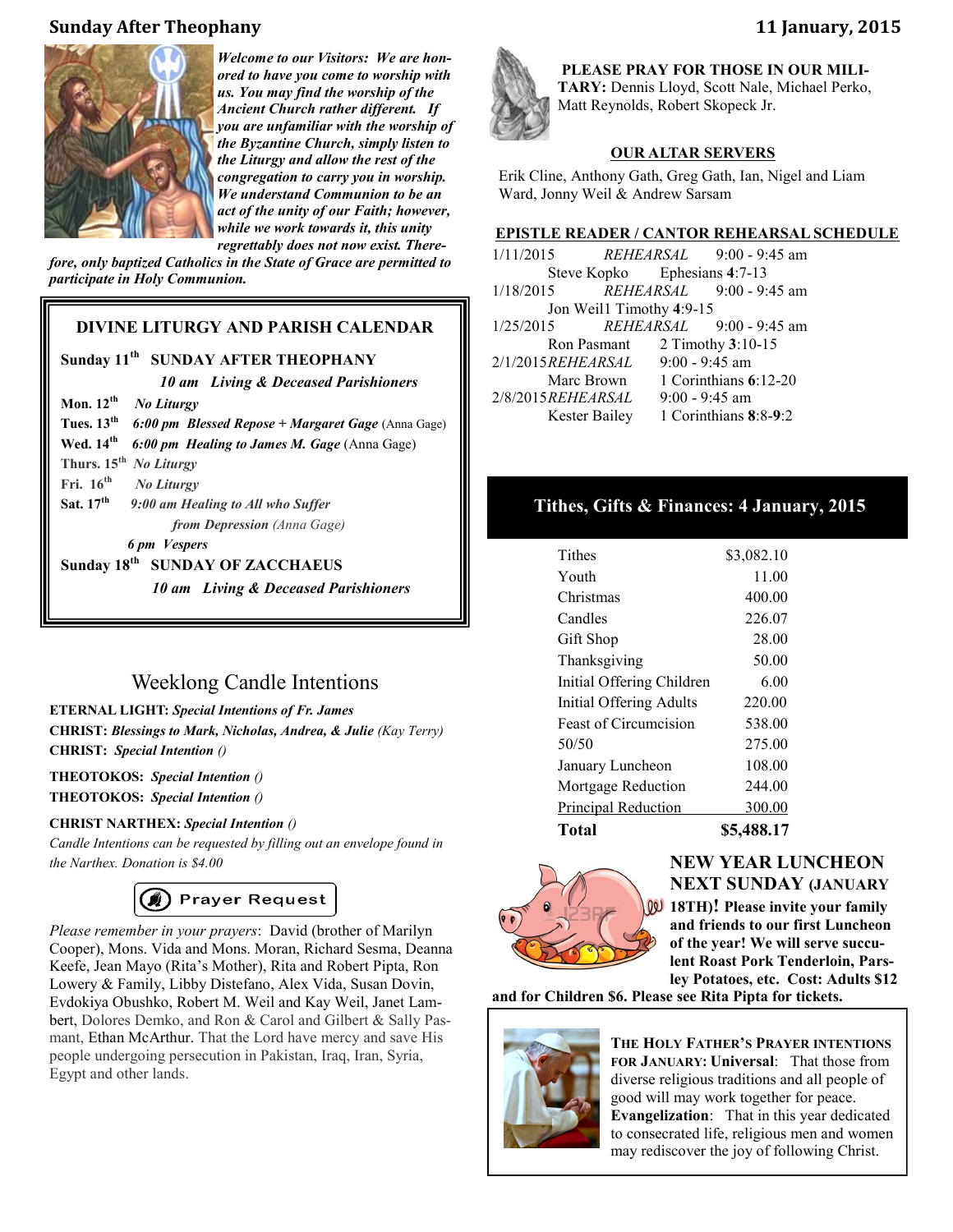# **Sunday After Theophany 11 January, 2015**

#### **THEOPHANY HOUSE BLESSINGS.** The center of



worship for a family is often the home, perhaps the holiest place there is. The home is where you gather with family to eat, to raise a family, to read the word of God. Jesus said, "If anyone loves Me, he will keep My word; and My Father will love him, and We will come to him and make

Our home with him" (John 14: 23). After Theophany, the home also becomes a center of celebration during the annual house blessings. This service is not only a time for a family to gather and renew the home as a holy site; it can also become an opportunity for the parish community to rejoice in the Lord together: why not invite your extended family over for the blessing or colleagues from work or school. Please sign up on the sheet in the parish hall if you would like to have Fr. James bless your home this Theophany season. Please indicate which day of the week would work best.

**MONTHLY LUNCHEONS.** *We are looking for people/families to host our monthly luncheons –these have been some of our most consistent fund raisers. These meals (and* 

*the bake sales) raise enough money to pay 4 mortgage payments a year. It would be a great blessing if you would consider volunteering to turn your favorite dish into a luncheon for 120 people. We have experts in our kitchen crew* 



*who would be very willing to advise you. Please speak with Steve Kopko.* 

<del>`QQQQQQQQQQQQQQQQQQQQQQQQQ</del>Q@@



 **SR. VASSA LARIN: World renown scholar coming to Annunciation February 20, 2015, at 7:30 pm. Although Dr. Sister Vassa Larin is one of the foremost scholars of Byzantine Liturgy, she can speak just as easily from one heart to another. Her topic for our talk will be:** *Prayer and* 

# *the Living of Lent: "What's the Point?"*

To help us become better familiar with Sr. Vassa and her style you might want to view a few of her YouTube videos: *Coffee with* 

*Sr. Vassa* in which she discusses the Liturgical Calendar of the Byzantine Church and makes practical and deep spiritual insights for our everyday lives. In just 10 minutes you can be entertained **AND** receive an enriching devotion for the day.

 Most of Sister's writings deal with historical and scientific research on Liturgy; I did find some of her more popular thoughts transcribed from talks or interviews. A few of these will follow, so you can get a feeling for her style.

In an interview for the Russian Blog Pravmir she is asked by **Deacon Andrei Psarev : What does it mean for you as a nun and scholar to communicate with a world wide audience via your YouTube channel?**

Sister Vassa: *I see this kind of communication as my "obedience" (or "poslushanie", as we say in Russian) and also my obligation. Because my spiritual father and archbishop, Vladyka Mark of Berlin and Germany, both sent me to receive academic degrees in theology, and later blessed me to take on a teaching position at the University of Vienna. He also blessed me to make these videos, as part of my academic activities. He did not send me to get [a doctoral degree j](http://www.pravmir.com/sister-vassa-larin-also-experienced-together-church-unique-changes-underwent/)ust to stimulate my own brain cells or to decorate my CV. I was blessed to receive a theological education to be of service to others; to share this gift with others. Today in academia it is becoming increasingly popular for professors to offer [courses online,](http://www.pravmir.com/sister-vassa-larin-also-experienced-together-church-unique-changes-underwent/) as a service to the larger public. However, as an Orthodox Christian in academia, I am not only a member of the academic community, but also a member of the Church. So, just like the rest of us within the one body that is the Church, I try to make myself useful in the way that I can.*

*As far as the world-wide audience is concerned, I am grateful for it. I never expected to have viewers volunteer to translate the videos into the many languages we now have in the subtitles: Russian, Greek, Serbian, Spanish, Romanian, Bulgarian, Ukrainian, Slovak – and occasionally Japanese, Portuguese, Georgian, Hungarian, Finnish, and even Arabic. We have received letters of thanks from war-torn Syria, from South Africa, and many more from Russia, Serbia, and Greece – even from Mount Athos. Christ calls us all to "Go and teach all the nations…" Both men and women answered that call in the Early Church with great enthusiasm. Even the*  Samaritan woman in the Gospel – a sinful woman – managed to con*vert her entire village to faith in Christ, by spreading the word about Him. So, if today we are able to spread His word through the internet, as well as the word about His saints – then I think we can be nothing other than grateful for that opportunity to answer Christ's* 

Someone asks Sister Vassa about the vocation of single people in our Church today: **What I wondering is if you perhaps have some thoughts about some notion of the vocation of singleness or some rediscovery of living outside the monastic tradition, but not necessarily striving for marriage.**

*It's true that it's simply a reality, regardless of how you evaluate it, that our churches are now full of single people. Often in my videos I'm actually speaking to single people. I have students at my University, and I often deal with single people. It's simply a reality that we have to somehow speak a language of, and recognize the reality of, the people who are in Church, and many of them, it's true, are single. When this is what God sends you, it's simply a fact of life. And we just have to grow up and realize it, that we don't always fit into a certain box. I never thought, for example, that I would be living in a city outside of a convent, and I didn't want that. I was telling my spiritual father when I was in my twenties, how I knew I'm going to be a recluse… I had the whole thing planned out, how I would have a cell with a little window, and so on. I really saw myself that way. So my spiritual father just said, "Oh, well, we'll see what God sends us". But now I think, he must have been rolling his eyes! This regards what I keep saying about living in the now, and exactly where God put you. And God needs you where you are. You can constantly see the grass being greener somewhere else. Often people are single simply because they haven't met the right person. And what do you do? Do you go on one of these dating sites? People get very desperate. Here it's very important to live in the now, and accept this reality, and the take it from there, – because it's very humbling. You are not that hero, or not the τύπος , as in Greek, "the type". You are not any "type," you are not this or that, you don't fit into a certain box.* 

*Continued on the next papge*